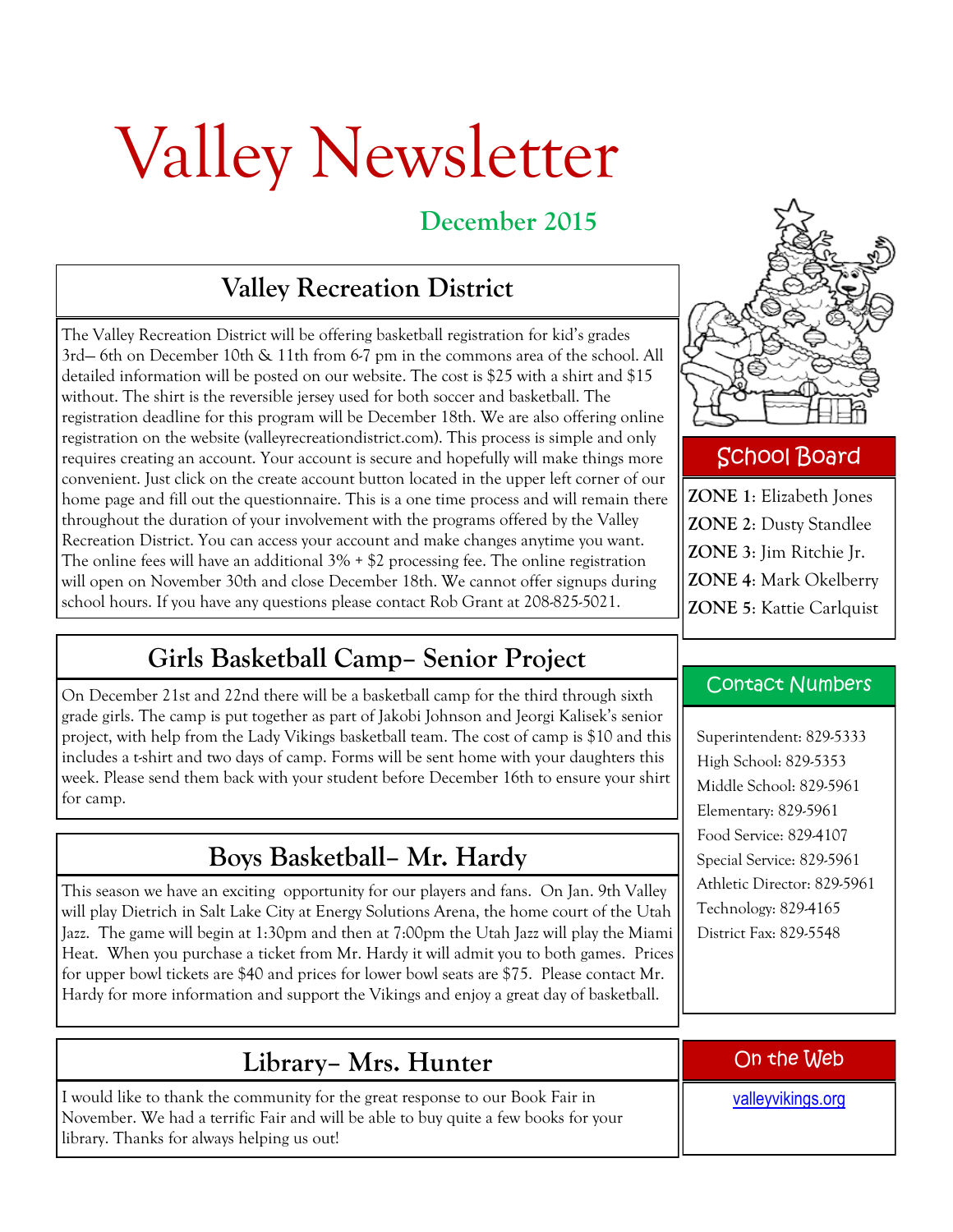## **Cross Country– Mr. Hunter**

The Cross Country boys team finished 3rd at the State Meet and also brought home the 1A State Academic Championship. Medalists were Ben Christensen, who finished 4th and Adam Elorrieta, 13th. Adam was the 1st freshman finisher in the boys race and Kelsey Henry was the 2nd freshman girl, in 19th place overall. We'd like to thank Mr. Hardy and Ms. Moffitt for organizing a fun trip to northern Idaho and for supporting us throughout the season.

# **Football—Mr. Ayers**

The 2015 football season has officially come to an end. Pads and equipment are being returned. Jerseys and pants are placed back on the storage shelves. The bruises and soreness acquired over the course of a season will soon begin to fade. What will not be returned or readily fade is the look on the faces of thirty young men as they watched the final clock expire and heard the roar of the crowd making it official…they are now state champions. This has been a storybook season; one allowing all involved to have a small piece of perfection to keep with them for the rest of their lives.

The story of the 2015 season would be incomplete without the help of so many people in addition to the thirty players and coaching staff. I am thankful for the support given by our administration and school board making athletics possible in our school. Thank you to Mr. Hanchey and the band pounding out the fight song, making games more lively. Thanks to the student body and community members for cheering us on and making the games a more memorable experience. I would like to thank Mr. Hardy for all his time, effort, and energy he puts into making all of our coaches jobs easier. To the parents of all these fine young men thanks will never be enough for what you have done for this team. You have cooked for us. Cleaned for us, brought missing items to practice for us. The list goes on and on. But, most of all I thank you for loaning your kids to us for a few months and allowing us to teach them the game of football. I hope we have lived up to your expectations and the time you lost with your kids has become a gain for their future. Lastly thanks to those young men and coaches willing to grind out a perfect season, your sacrifices did not go unnoticed.

Happy holidays and best wishes for the New Year may 2016 be as rewarding as 2015.

# **Music Notes– Mr. Hanchey**

Happy Holidays from the Music Department!!! It's the most wonderful time of the year again… Holiday Concerts. I hope your holiday season is off to a good start. In the music department, we are hard at work getting prepared for our Christmas concerts this year. Get into the Christmas Spirit by coming to the first of our Christmas concerts this season, "Christmas at the Movies" by the Junior High and High School Bands on Wednesday, December 16th at 7:00 pm. Our concert will feature exciting music from the *Polar Express, Home Alone* and many more surprises. Also this year, at the end of the concert we will be doing a **Valley Community Christmas Carol sing-along**. Come out for an evening of fun music making. We hope to see you there!

The Elementary Christmas program this year will be entitled, "Twas the Night Before Christmas". Come join us on this magical musical adventure of the night Santa comes to our home. Based upon the famous poem by Clement Clarke Moore. We will also have some fun surprises for you! Our program is on Tuesday afternoon, the 22nd, at 1:00pm. This program is sure to remind you of the magic of Christmas and the spirit of giving. Mark your calendars, take the day off, call in sick, the students and I really hope to see you there!!! Also, we would like to remind you of concert etiquette. Just like when you go to the movies please do not talk, try to stay seated at all times and please keep little ones as still and quiet as possible. That way everyone can hear the wonderful music our students are making. Thank you for helping me show the students how to behave at a concert. Because we our doing a skit this year some of the students will be selected to be a character in the program. Please make sure you work with students on their parts and also please make sure your 5th graders are practicing their Christmas recorder songs.

Lastly, thank you for all your help and support this fall semester. Special thanks to the Viking Boosters for feeding the Pep Band in Pocatello and to all the moms and dads who donate their time to help make our music program successful. Have a Merry Christmas.